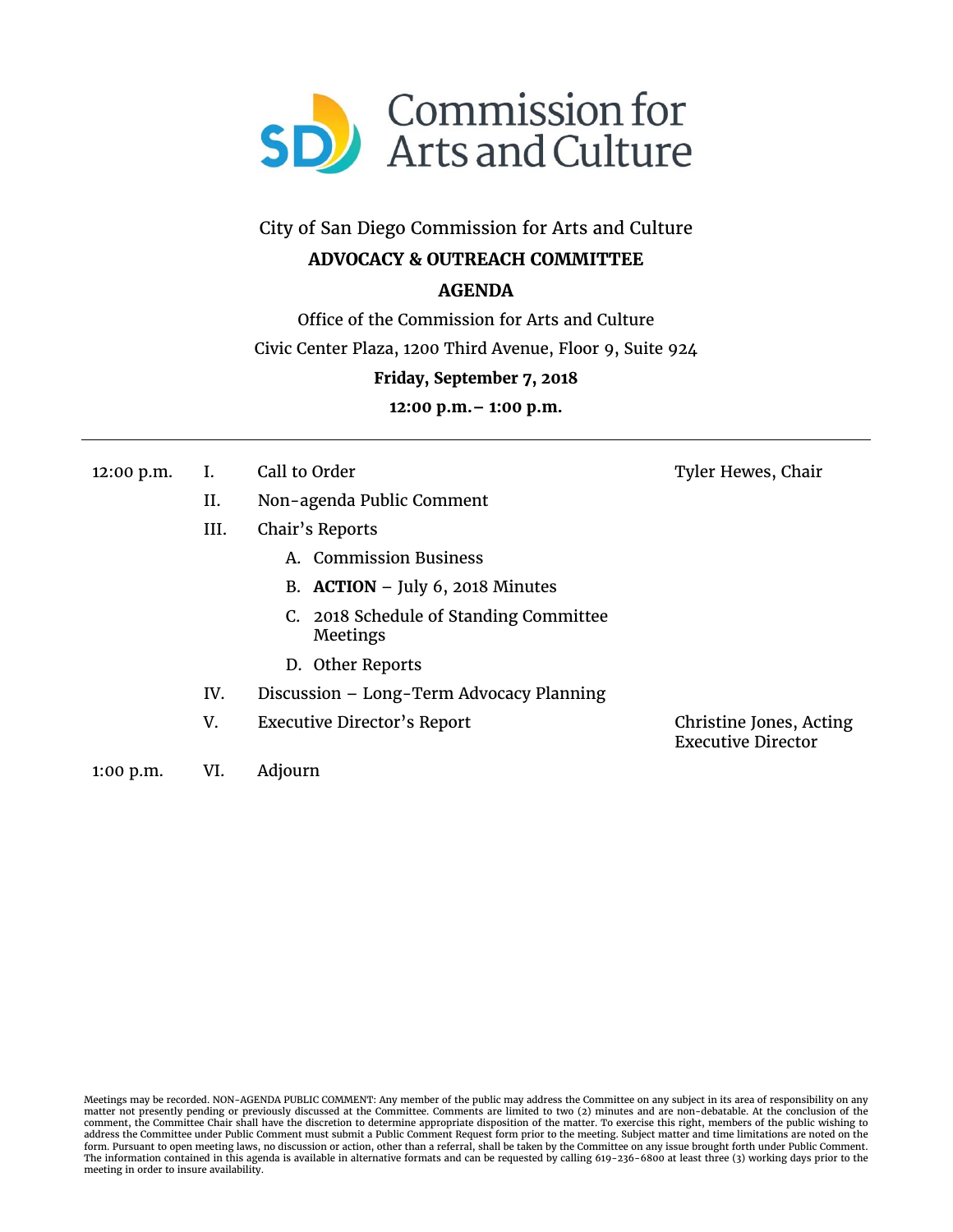

# City of San Diego Commission for Arts and Culture

# **ADVOCACY & OUTREACH COMMITTEE**

**MINUTES** 

### **Friday, July 6, 2018**

Members Present

Members Absent Rebecca Smith, Vice Chair Staff Present

Christine E. Jones Whitney Roux

Tyler Hewes, Chair Doreen Schonbrun Udoka Nwanna Janet Poutré, Ex Officio

I. Call to Order – Commissioner Tyler Hewes called the City of San Diego Commission for Arts and Culture's (Commission) Advocacy & Outreach Committee to order at 8:14 a.m. at the office of the Commission for Arts and Culture, Civic Center Plaza, 1200 Third Avenue, Floor 9, Suite 924, San Diego, California 92101.

#### II. Chair's Reports

- A. Commission Business Commissioner Hewes shared his experience of conducting a good will visit with The Bon Temps Social Club at their event, Gator by the Bay. He encouraged other Commissioners to conduct their good will visits.
- B. **ACTION February 2, 2018 Minutes Commissioner Nwanna made a motion to approve the minutes of February 2, 2018. Commissioner Schonbrun seconded the motion. The vote was 3-0-0; the motion passed.**

Yea: Hewes, Nwanna, Schonbrun (3)

Nay: (0)

Abstention: (0)

Recusal: (0)

- C. 2018 Schedule of Standing Committee Meetings- Commissioner Hewes suggested the Advocacy & Outreach Committee reevaluate the day and time for future meetings. Commissioner Nwanna suggested holding meetings from 12:00-1:00 p.m. Committee members confirmed they were still available for the currently scheduled dates. The committee decided to hold the next meeting, on September 7, 2018, at 12:00-1:00 p.m. and then reevaluate meeting times after trying the new time slot.
- D. Other Reports Commissioner Hewes reported that the City's budget has been finalized for Fiscal Year 2019. The final budgeted amount for the Commission for Arts and Culture was nearly \$14.5 million. He acknowledged the advocacy efforts of the Commissioners, as well as San Diego Regional Arts and Culture Coalition and Rise Up for the Arts San Diego, and nonprofit organization organizations.
- III. Non-agenda Public Comment None